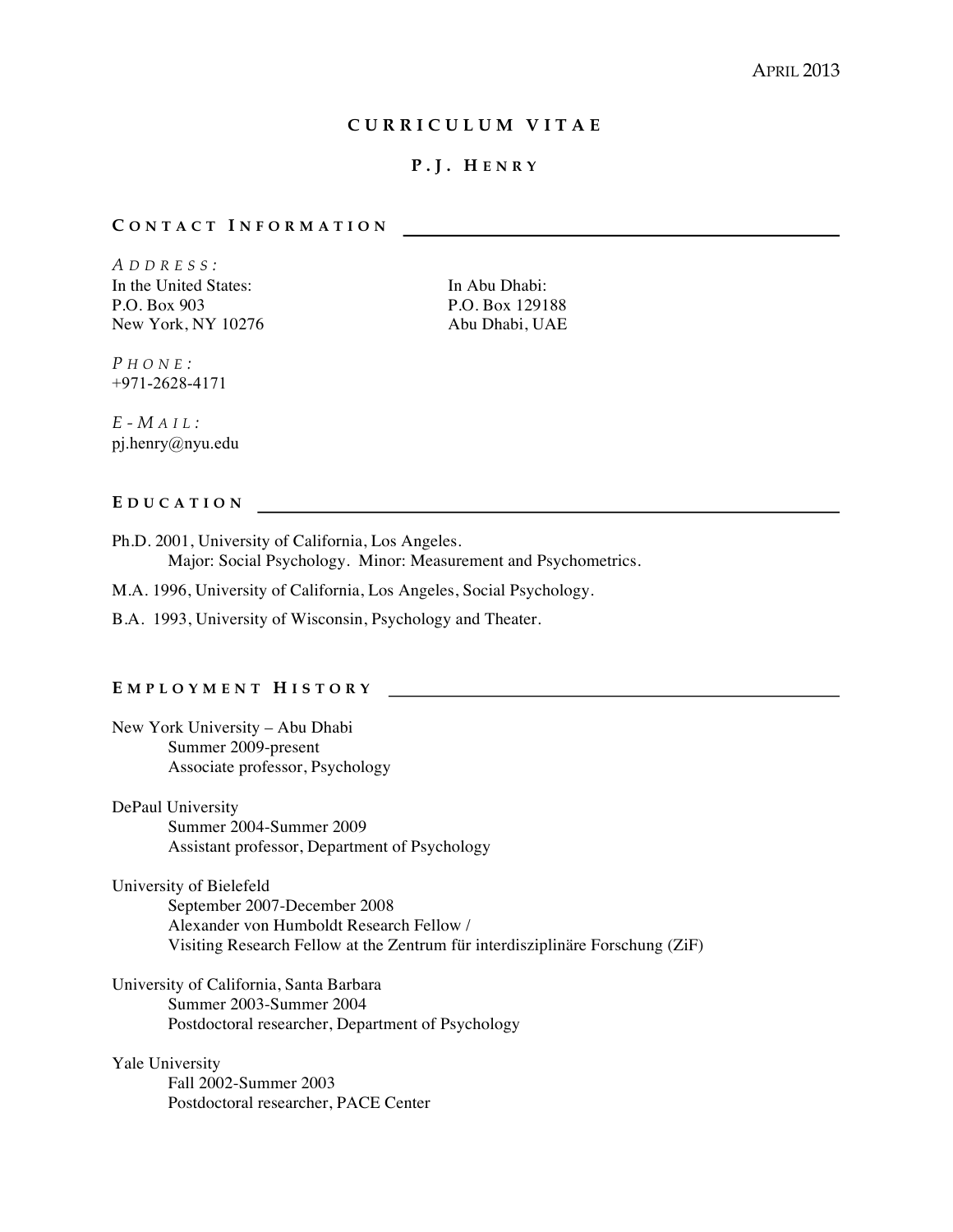American University of Beirut Fall 2001-summer 2002. Assistant professor, Department of Social and Behavioral Sciences

University of California, Los Angeles Summer 2001. Visiting lecturer, Department of Psychology

**G RANTS** 

Timesharing Experiments in the Social Sciences (TESS) project #113: "Stigmatization as an Explanation for the Authoritarianism of the Uneducated." Awarded by Jeremy Freese and Penny Visser, Principal Investigators, National Science Foundation Grant 0818839.

Spring 2012, awarded with coauthor Mark Brandt.

- Summer Research Grant, DePaul University Summer 2007, \$4200
- Undergraduate Research Assistance Summer Grant, DePaul University Summer 2006, \$1600
- Summer Research Grant, DePaul University Summer 2005, \$4000
- Undergraduate Research Assistance Summer Grant, DePaul University Summer 2005, \$675
- University Research Board Research Grant, American University of Beirut Spring 2002, \$3338

## **M ANUSCRIPTS AND P UBLICATIONS**

(\* indicates work conducted with undergraduate, graduate student, or postdoc at the time)

*P UBLICATIONS WITH >100 CITATIONS ON G OOGLE S CHOLAR*

- Sears, D. O, & Henry, P. J. (2005). Over thirty years later: A contemporary look at symbolic racism and its critics. *Advances in Experimental Social Psychology, 37,* 95-150.
- Sears, D. O., & Henry, P. J. (2003). The origins of symbolic racism. *Journal of Personality and Social Psychology, 85* (2), 259-275*.*

Henry, P. J., & Sears, D. O. (2002). The symbolic racism 2000 scale. *Political Psychology, 23,* 253-283.

Sears, D. O., Henry, P. J., & Kosterman, R. (2000). Egalitarian values and the origins of contemporary American racism. In D.O. Sears, J. Sidanius, & L. Bobo (Eds.), *Racialized politics: The debate about racism in America* (pp. 75-117). University of Chicago Press: Chicago.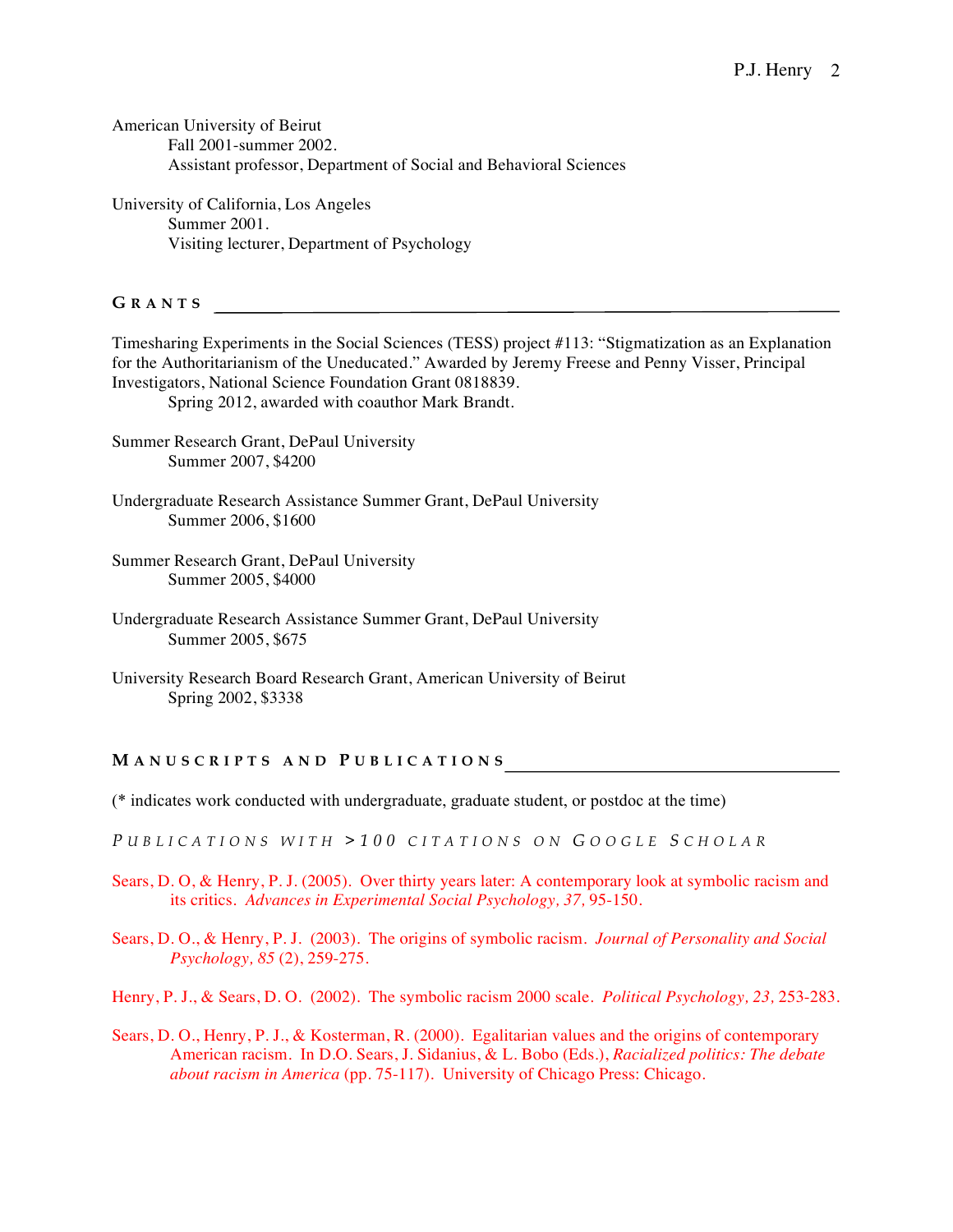*I NVITED C HAPTERS AND J OURNAL R ESUBMISSIONS*

- \*Feygina, I., & Henry, P. J. (invited chapter). Culture and prosocial behavior. To appear in D. Schroeder & B. Graziano (Eds.), *The Oxford handbook of prosocial behavior.* New York: Oxford University Press.
- Henry, P. J. (invited chapter). Antidominance as a motive of low-power groups in conflict. To appear in H. Pishwa & R. Schulze (Eds.), *Expression of inequality in interaction: power, dominance, and status*. Amsterdam: John Benjamins.

*I N P RESS*

Henry, P. J. (in press). Culture and social class. To appear in A. Cohen (Ed.), *New directions in the psychology of culture.* Washington, DC: American Psychological Association.

*P UBLICATIONS*

- \*Brandt, M. J., & Henry, P. J. (2012). Gender inequality and gender differences in authoritarianism. *Personality and Social Psychology Bulletin, 38,* 1301-1315.
- \*Brandt, M. J., & Henry, P. J. (2012). Psychological defensiveness as a mechanism explaining the relationship between low socioeconomic status and religiosity. *International Journal for the Psychology of Religion, 22,* 321–332.
- Henry, P. J. (2011). The role of group-based status in job satisfaction: Workplace respect matters more for the stigmatized. *Social Justice Research, 24,* 231-238.
- Henry, P. J. (2011). The role of stigma in understanding ethnicity differences in authoritarianism. *Political Psychology, 32,* 419-438*.*
- Henry, P. J. (2010). Institutional bias. In J. F. Dovidio, M. Hewstone, P. Glick, & V. M. Esses (Eds.), *Handbook of prejudice, stereotyping, and discrimination* (426-440). London: Sage.
- Henry, P. J. (2010). Civil rights legislation. In J. Levine & M. Hogg (Eds.), *The encyclopedia of group processes and intergroup relations, Vol. 1* (pp. 83-86). Thousand Oaks, CA: Sage Publications.
- Henry, P. J. (2010). Modern racism. In J. Levine & M. Hogg (Eds.), *The encyclopedia of group processes and intergroup relations, Vol 2* (pp. 575-577). Thousand Oaks, CA: Sage Publications.
- Henry, P. J., & Pratto, F. (2010). Power and racism. In A. Guinote & T. Vescio (Eds.), *The social psychology of power* (pp. 341-362)*.* New York: Guilford.
- Henry, P. J. (2009). Low-status compensation: A theory for understanding the role of status in cultures of honor. *Journal of Personality and Social Psychology, 97,* 451-466.
- Henry, P. J., & Sears, D. O. (2009). The crystallization of contemporary racial prejudice across the lifespan. *Political Psychology, 30,* 569-590*.*
- Zick, A., & Henry, P. J. (2009). Nach oben buckeln, nach unten treten Der deutsche Autoritarismus. (From above and below: German authoritarianism.) In W. Heitmeyer (Ed.), *Deutsche Zustände 2008* (German States, 2008), pp. 190-204*.* Frankfurt am Main, Germany: Suhrkamp.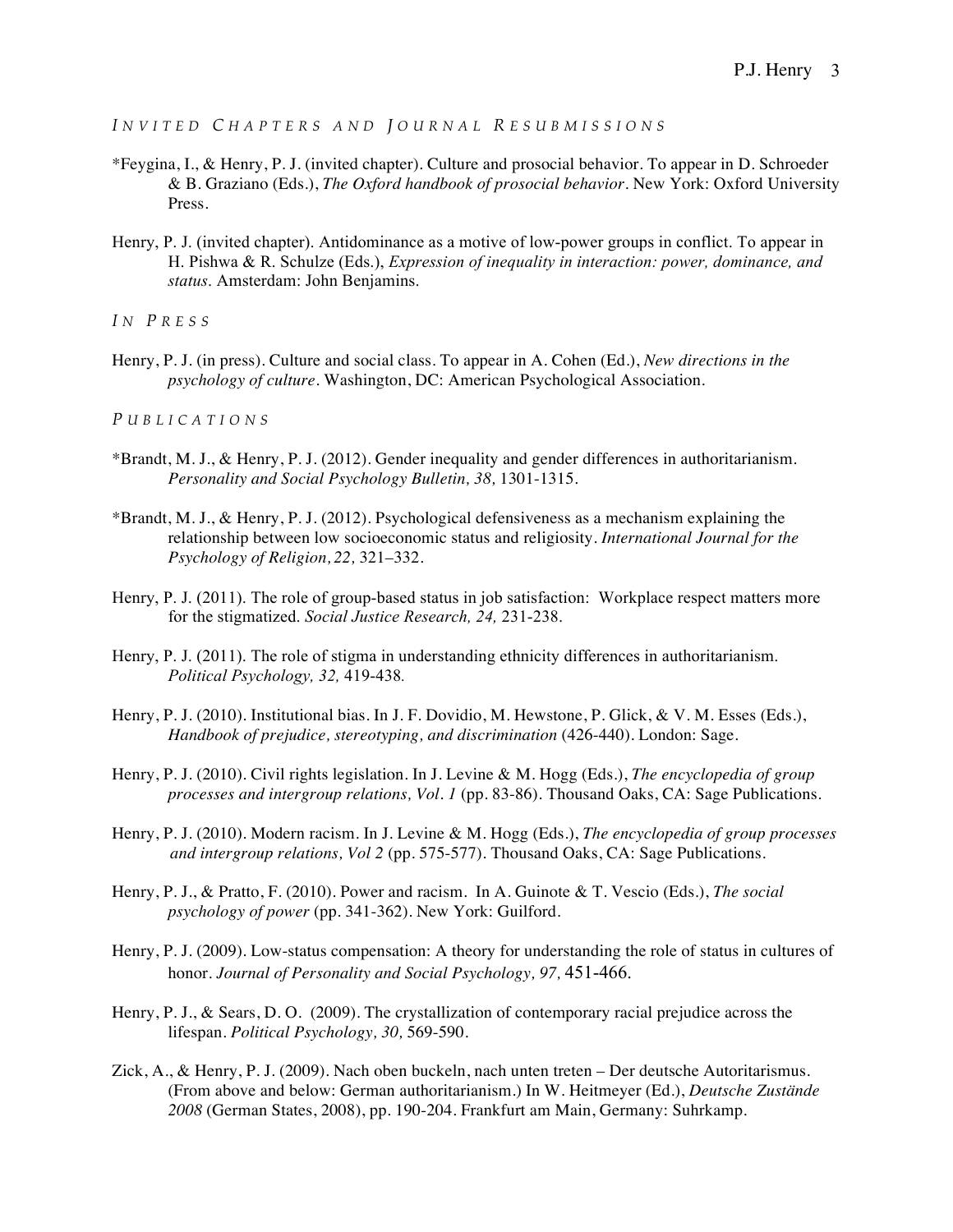- Henry, P. J. (2008). College sophomores in the laboratory redux: Influences of a narrow data base on social psychology's view of the nature of prejudice. *Psychological Inquiry, 19,* 49-71*.*
- Henry, P. J. (2008). Student sampling as a theoretical problem. *Psychological Inquiry, 19,* 114-125*.*
- Henry, P. J. (2008). Review of *The handbook of social psychology* by A. W. Kruglanski & E. T. Higgins. *Political Psychology, 29,* 792-797.
- Henry, P. J., & Sears, D. O. (2008). Symbolic and modern racism. In J. H. Moore (Ed.), *Encyclopedia of Race and Racism (vol. 3)*, pp. 111-117*.* Farmington Hills, MI: Macmillan Reference.
- Sears, D. O., Fu, M. Y., Henry, P. J., & Bui, K. (2008). The origins and persistence of ethnic identity among the 'new immigrant' groups. In J. Sidanius, S. Levin, C. van Laar, & D. O. Sears (Eds.), *The diversity challenge: Social identity and intergroup relations on the multiethnic campus* (pp. 136-162)*.* New York: Russell Sage Foundation.
- Sears, D. O., Haley, H., & Henry, P. J. (2008). Cultural diversity and sociopolitical attitudes at college entry. In J. Sidanius, S. Levin, C. van Laar, & D. O. Sears (Eds.), *The diversity challenge: Social identity and intergroup relations on the multiethnic campus* (pp. 65-99)*.* New York: Russell Sage Foundation.
- Sears, D. O., & Henry, P. J. (2008). The overall effects of college on students' sociopolitical attitudes. In J. Sidanius, S. Levin, C. van Laar, & D. O. Sears (Eds.), *The diversity challenge: Social identity and intergroup relations on the multiethnic campus* (pp. 100-135)*.* New York: Russell Sage Foundation.
- Henry, P. J., & Reyna, C. (2007). Value judgments: The impact of perceived value violations on political attitudes. *Political Psychology, 28,* 273-298*.*
- Sears, D. O., & Henry, P. J. (2007). Symbolic racism. In R. Baumeister & K. Vohs (Eds.), *Encyclopedia of Social Psychology* (pp. 963-964)*.* Thousand Oaks, CA: Sage.
- Henry, P. J., & Hardin, C. D. (2006). The contact hypothesis revisited: Status bias in the reduction of implicit prejudice in the United States and Lebanon. *Psychological Science, 17,* 862-868*.*
	- **Reprinted in: Lesko, W. (2009).** *Readings in social psychology: General, classic, and contemporary selections (7th ed.).* **Upper Saddle River, NJ: Allyn & Bacon.**
- Henry, P. J.,  $\&$  \*Saul, A. (2006). The development of system justification in the developing world. *Social Justice Research, 19,* 365-378*.*
- Reyna, C., Henry, P. J., \*Korfmacher, W., & \*Tucker, A. (2006). Examining the principles in principled conservatism: The role of responsibility stereotypes as cues for deservingness in racial policy decisions. *Journal of Personality and Social Psychology, 90,* 109-128*.*
- Alexander, M., Levin, S., & Henry, P. J. (2005). Image theory, social identity, and social dominance: Structural characteristics and individual motives underlying international images. *Political Psychology, 26,* 27-45*.*
- Henry, P. J., Sidanius, J., Levin, S., & Pratto, F. (2005). Social dominance orientation, authoritarianism, and support for intergroup violence between the Middle East and America. *Political Psychology, 26,* 569-583*.*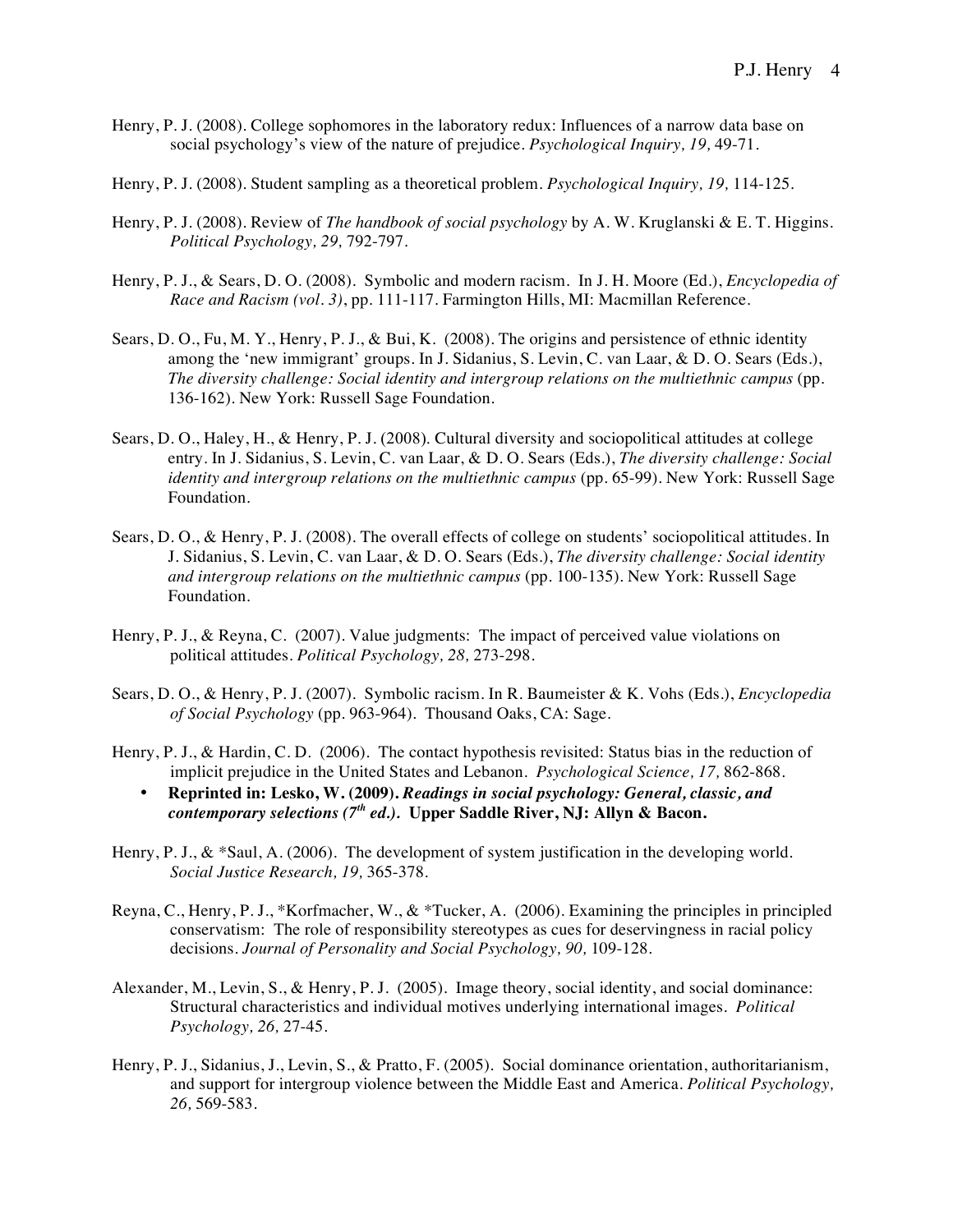- Henry, P. J., Sternberg, R. J., & Grigorenko, E. (2005). Capturing successful intelligence through measures of analytic, creative, and practical skills. In O. Wilhelm & R. Engle (Eds.), *Understanding and measuring intelligence* (pp 295-311)*.* Thousand Oaks, CA: Sage Publications.
- Reyna, C., \*Tucker, A., \*Korfmacher, W., & Henry, P. J. (2005). Searching for common ground between supporters and opponents of affirmative action. *Political Psychology, 26,* 667-682*.*
- Henry, P. J., Reyna, C. E., & Weiner, B. (2004). Hate welfare but help the poor: How the attributional content of stereotypes explains the paradox of reactions to the destitute in America. *Journal of Applied Social Psychology, 34* (1), 34-58.
- Sidanius, J., Henry, P. J., Pratto, F., & Levin, S. (2004). Arab attributions for the attack on America: The case of Lebanese sub-elites. *Journal of Cross-Cultural Psychology, 35* (4)*,* 403-416 *.*
	- **Reprinted in: Victoroff, J., & Kruglanski, A. W. (Eds.). (2009).** *Psychology of terrorism: Classic and contemporary insights* **(pp. 269-279). New York: Psychology Press.**
- Henry, P. J. (2003). The lessons of politically twisting histories: Review of Kattago, S. (2001), Ambiguous memory: The Nazi past and German national identity. *Contemporary Psychology, 48* (6)*.*
- Levin, S., Henry, P. J., Pratto, F., & Sidanius, J. (2003). Social dominance and social identity in Lebanon: Implications for terrorism and counter-terrorism support. *Group Processes and Intergroup Relations, 6* (4), 353-368*.*
	- **Reprinted in: Victoroff, J., & Kruglanski, A. W. (Eds.). (2009).** *Psychology of terrorism: Classic and contemporary insights* **(pp. 253-267). New York: Psychology Press.**
- Pratto, F., \*Lemieux, A. F., \*Glasford, D. E., & Henry, P. J. (2003). American and Lebanese college students' responses to the events of September 11, 2001: The relation of hopes and fears to the psychology of group positions. *Psicologica Politica, 27,* 13-35.
- Sears, D. O., Fu, M. Y., Henry, P. J., & Bui, K. (2003). The origins and persistence of politicized ethnic identity among the 'new immigrant' groups. *Social Psychology Quarterly, 66* (4), 419-437*.*
- Sears, D. O., & Henry, P. J. (2003). Race and politics: The theory of symbolic racism. In J. Kawada & Y. Araki (Eds.), *Handbook: Political psychology* (pp. 100-114). Tokyo: Hokuju Publishers.
- Sears, D. O., & Henry, P. J. (1999). Ethnic identity and group threat in American politics. *The Political Psychologist, 4* (1), 12-17.

#### **M EDIA C OVERAGE**

*R ADIO I NTERVIEWS*

*Österreichischer Rundfunk 1* (*Ö1; Austrian Broadcasting*). Program: *Dimensionen* (*Dimensions*). Title: Gerechtigkeit und Status (Justice and Status). Broadcast on July 4, 2008, 7:05 pm.

*O NLINE M AGAZINES*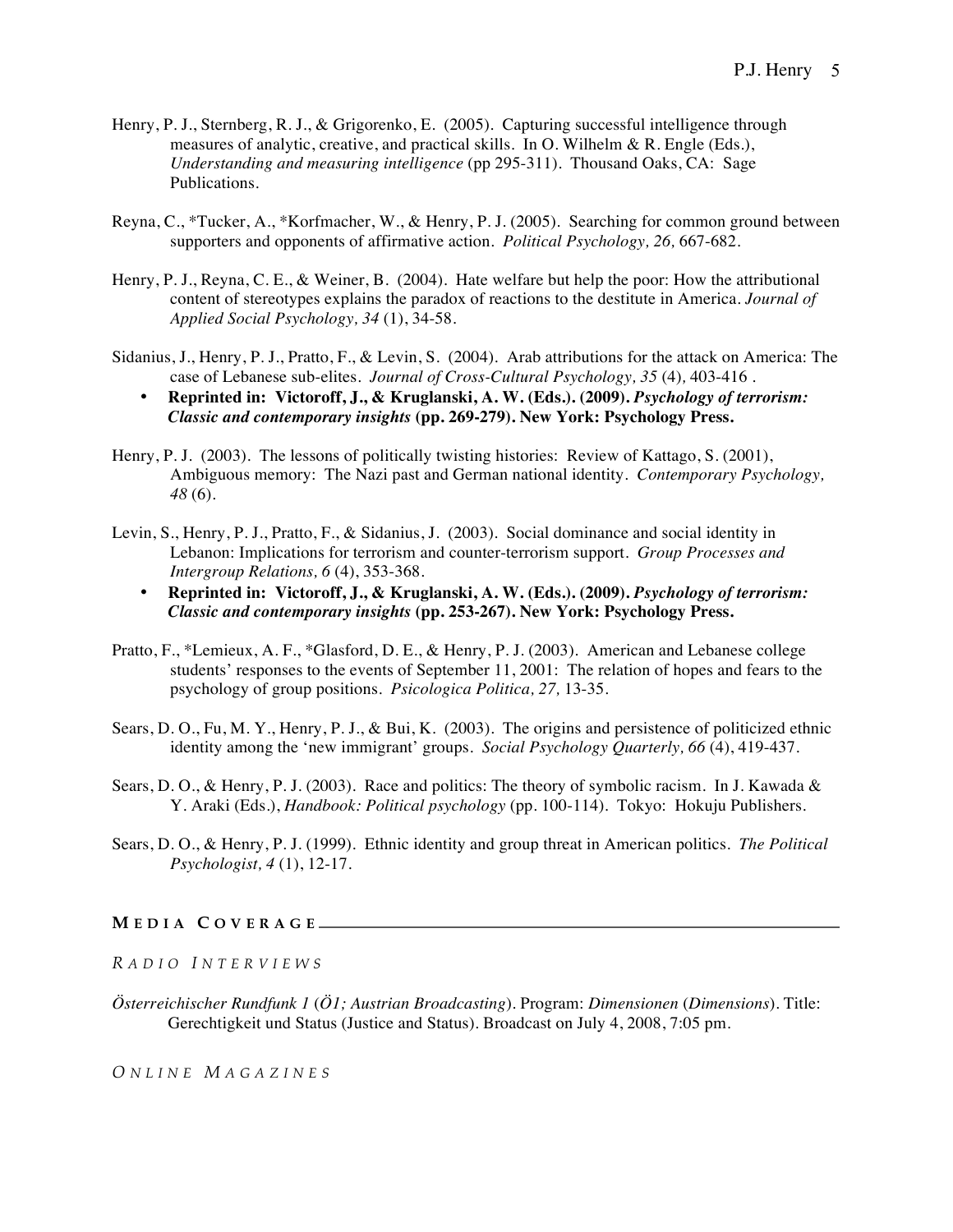- *Personality and Social Psychology Connections*, Men, Women, and Authoritarianism: A Cross-Cultural Analysis, October 22, 2012, http://spsptalks.wordpress.com/main/new-posts/page/2/.
- *Scientific American*, The Psychology of Social Status (by Adam Waytz), December 8, 2009, scientificamerican.com.

### **P RESENTATIONS**

#### *I NVITED P RESENTATIONS & C OLLOQUIA*

DePaul University, Experimental Psychology Program (2013, January) American University of Sharjah, Department of International Studies (2012, March) Dubai Psychology Network, Speaker Series (2010, September) New York University, Social Psychology Speaker Series (2010, Feburary) Northwestern University, Summer Institute in Social Psychology (2009, July) DePaul University, Joint Public Health Program and Psychology Department Colloquium (2009, June) Cardiff University, Social Psychology Seminar Series (2008, October) University of Salzburg, Department of Psychology Colloquium (2008, June) University of Bielefeld, Social Psychology Colloquium (2008, May) University of Bielefeld, Center for Interdisciplinary Research Lecture Series (2007, December) University of Jena, Department of Social Psychology Colloquium (2007, November) Marquette University, Psychology Department Colloquium (2006, March) University of Wisconsin, Madison, Social Psychology Speaker Series (2005, November) University of Chicago, Political Psychology Workshop (2005, May) Northwestern University, Social Psychology Speaker Series (2005, April) University of Illinois, Chicago, Social Psychology Speaker Series (2004, October) University of California, Santa Barbara, Social Psychology Speaker Series (2003, November) University of California, Los Angeles, Institute for Social Science Research (2003, March) University of Connecticut, Social Psychology Speaker Series (2003, January) Yale University, Social Psychology Speaker Series (2002, September) American University of Beirut, Center for Behavioral Research (2001, December)

## *C ONFERENCE T ALKS*

(\* indicates work conducted with undergraduate, graduate student, or postdoc at the time)

Henry, P. J., & Brandt, M. J. (2012, August). The attractions of authoritarianism for the stigmatized. Paper presented at the annual meeting of the British Psychological Society (BPS), St. Andrews, Scotland.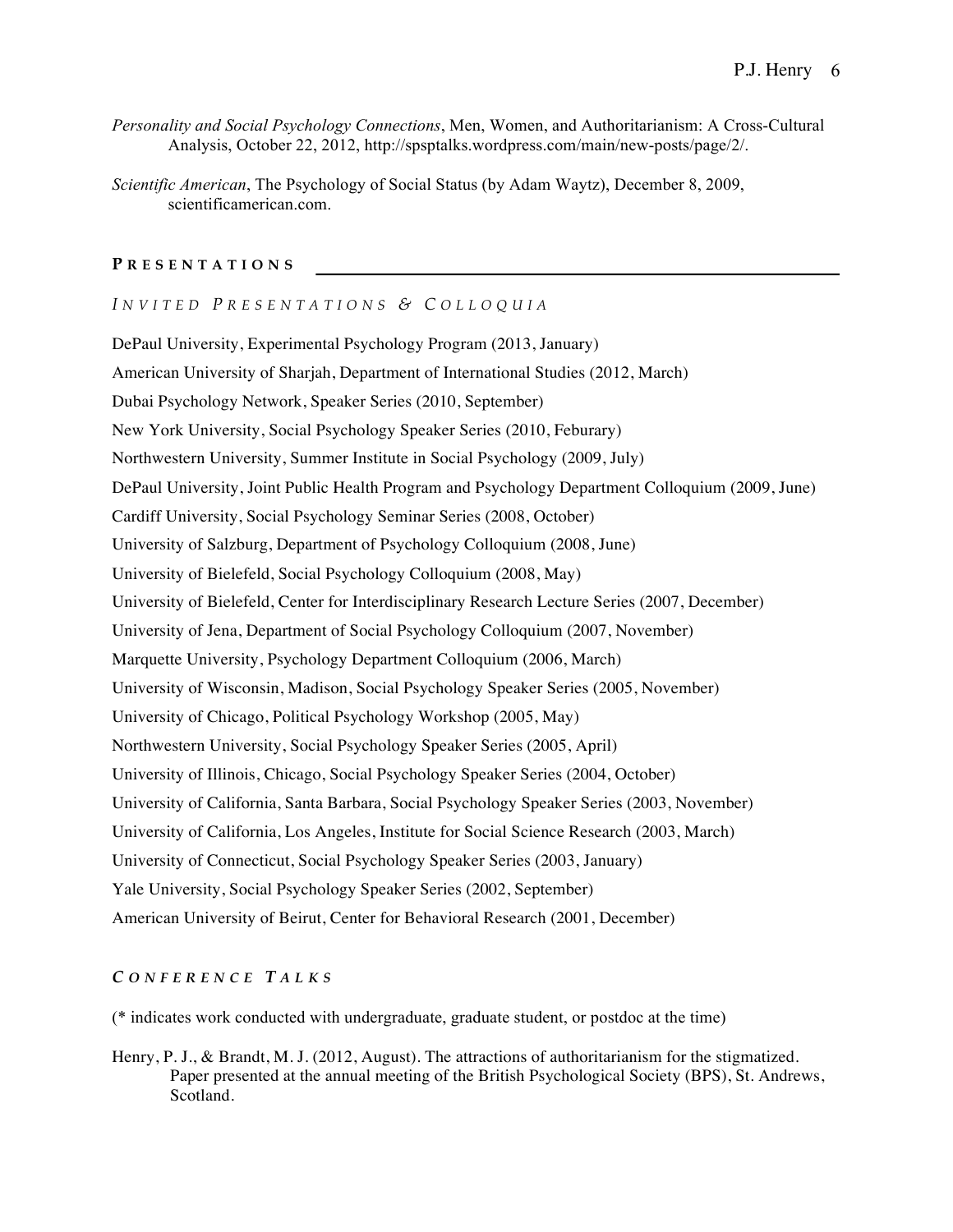- \*Brandt, M. J., & Henry, P. J. (2012, July). A society's value of education increases the relationship between education and authoritarianism. Paper presented at the annual meeting of the International Society for Political Psychology (ISPP), Chicago.
- \*Brandt, M. J., & Henry, P. J. (2012, April). A society's value of education increases the relationship between education and authoritarianism. Paper presented at the annual meeting of the Midwest Political Science Association (MPSA), Chicago.
- Henry, P. J. (2011, July). Social inequality and social change. Roundtable presentation given at the annual meeting of the International Society for Political Psychology (ISPP), Istanbul.
- \*Brandt, M. J., & Henry, P. J. (2011, May). Gender and authoritarianism: Cross-cultural predictions from stigma compensation theory. Paper presented at the annual meeting of the Midwestern Psychological Association (MPA), Chicago.
- Henry, P. J. (2010, August). Intergroup differences in the importance of honor: Perspectives from lowstatus compensation theory. Paper presented at the Small Group Meeting on Honor sponsored by the European Association for Social Psychology (EASP), Barcelona.
- Henry, P. J. (2010, January). Low-status compensation: A theory for understanding the role of status in cultures of honor. Paper presented at the annual meeting of the Society for Personality and Social Psychology (SPSP), Las Vegas.
- Henry, P. J. (2009, June). Low-status compensation: A theory to predict group-based status differences in authoritarian attitudes. Paper presented at the 12th Jena Workshop on Intergroup Processes, Jena, Germany.
- Henry, P. J. (2009, June). Is there a sociobiological basis for behavioral asymmetry? Paper presented at the Social Dominance Theory Development Conference, Harvard University.
- \*Brandt, M. & Henry, P. J. (2009, May). Conceptualizing the status-religiosity relationship at the aggregate level. Paper presented at the annual meeting of the Midwestern Psychological Association (MPA), Chicago.
- Henry, P.J. (2009, April). Low-status compensation theory. Paper presented at the annual meeting of the Social Psychologists of Chicago (SPOC), Chicago.
- Henry, P. J. (2008, September). Low-status compensation: A theory for understanding the roots and trajectory of violence. Paper presented at the Final Conference: Control of Violence, Center for Interdisciplinary Research, Bielefeld, Germany.
- Henry, P. J. (2008, June). Unexpected legitimizing ideologies: The case of the language of democracy. Paper presented at the general meeting of the European Association of Experimental Social Psychology (EAESP), Opatija, Croatia.
- Sears, D. O., & Henry, P. J. (2008, June). The pre-adult political socialization hypothesis revisited. Paper presented at the biannual meeting of the Society for the Study of Social Issues (SPSSI), Chicago.
- Henry, P. J. (2008, April). Discussant: Out of control? Explaining terrorist violence from a Jihadi perspective, by K. Al-Hashimi. Presented at the Workshop on Explanatory Patterns and Controllability of Terrorist Violence, Center for Interdisciplinary Research, Bielefeld, Germany.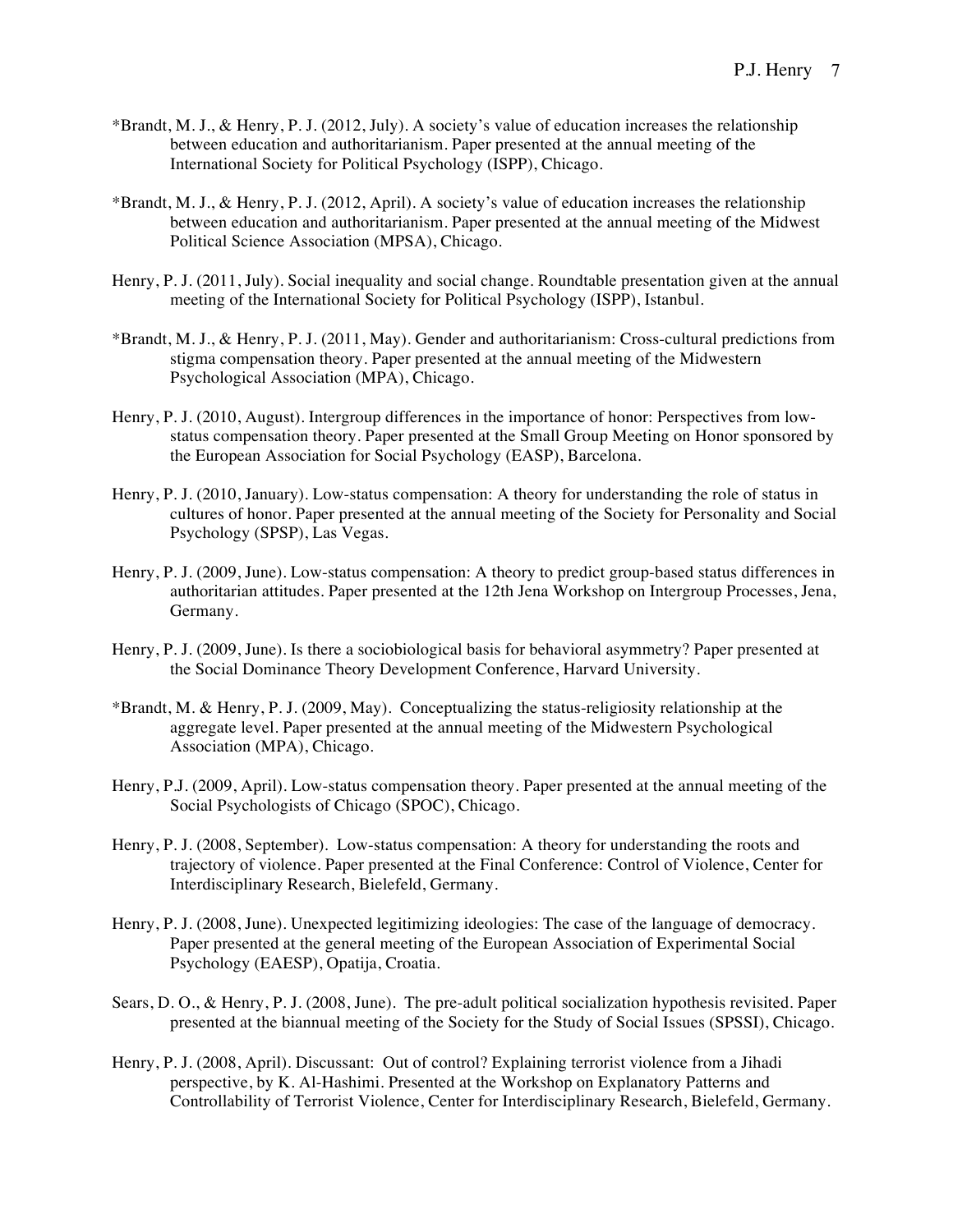- Henry, P. J., & Reyna, C. (2007, August). A model of value expressions and their influence on political attitudes. Paper presented at the annual meeting of the American Political Science Association (APSA), Chicago.
- Henry, P. J., & Davis, J. (2007, June). Group-based asymmetries in social justice needs. Paper presented at the Small Group Meeting on Social Stigma and Social Disadvantage sponsored by the European Association of Experimental Social Psychology (EAESP), Leiden, the Netherlands.
- Reyna, C., & Henry, P. J. (2007, May). A model of value expressions: Predicting affect, self-esteem, and political attitudes. Paper presented at the annual meeting of the Midwestern Psychological Association (MPA), Chicago.
- \*Zimmerman, J., & Henry, P. J. (2007, May). The everyday gender hierarchy: Expressing male dominance through recreational preferences. Paper presented at the annual meeting of the Midwestern Psychological Association (MPA), Chicago.
- Henry, P. J., & \*Davis, J. (2007, April). Group-based asymmetries in social justice needs. Paper presented at the Psychology and Social Justice Conference, New York.
- Henry, P. J. (2007, April). The role of loss of control in social dominance processes. Paper presented at the Zentrum für interdisziplinäre Forschung (ZiF), Control of Violence Preparatory Conference, Bielefeld, Germany.
- Henry, P. J., & \*Davis, J. (2007, March). Group-based asymmetries in social justice needs. Paper presented at the annual meeting of the Social Psychologists of Chicago (SPOC), Chicago.
- Henry, P. J. (2007, January). Democracy as legitimizing ideology. Paper presented at the annual meeting of the Society for Personality and Social Psychology (SPSP), Memphis.
- \*Zimmerman, J., & Henry, P. J. (2006, May). How ambivalent is ambivalent sexism? Paper presented at the annual meeting of the Midwestern Psychological Association (MPA), Chicago.
- Henry, P.J., & \*Zimmerman, P.J. (2006, April). How ambivalent is ambivalent sexism? Paper presented at the annual meeting of the Social Psychologists of Chicago (SPOC), Chicago.
- Alexander, M., Levin, S., & Henry, P. J. (2004, July). Social identity and social dominance: Individual motives underlying international images. Paper presented at the annual meeting of the International Society for Political Psychology (ISPP), Lund, Sweden.
- Henry, P.J., Hardin, C., & \*Shalhoub, R. (2004, June). Status asymmetries in the effects of intergroup contact on automatic expressions of bias. Paper presented at the Small Group Meeting on Conscious and Unconscious Attitudinal Processes sponsored by the European Association of Experimental Social Psychology (EAESP), Madrid, Spain.
- Henry, P. J., & Sears, D. O. (2003, July). The preadult acquisition and later persistence of symbolic racism. Paper presented at the annual meeting of the International Society for Political Psychology (ISPP), Boston.
- Henry, P. J., Sidanius, J., Levin, S., & Pratto, F. (2003, July). Social dominance, social identity, and reactions to the events of September 11. Paper presented at the annual meeting of the International Society for Political Psychology (ISPP), Boston.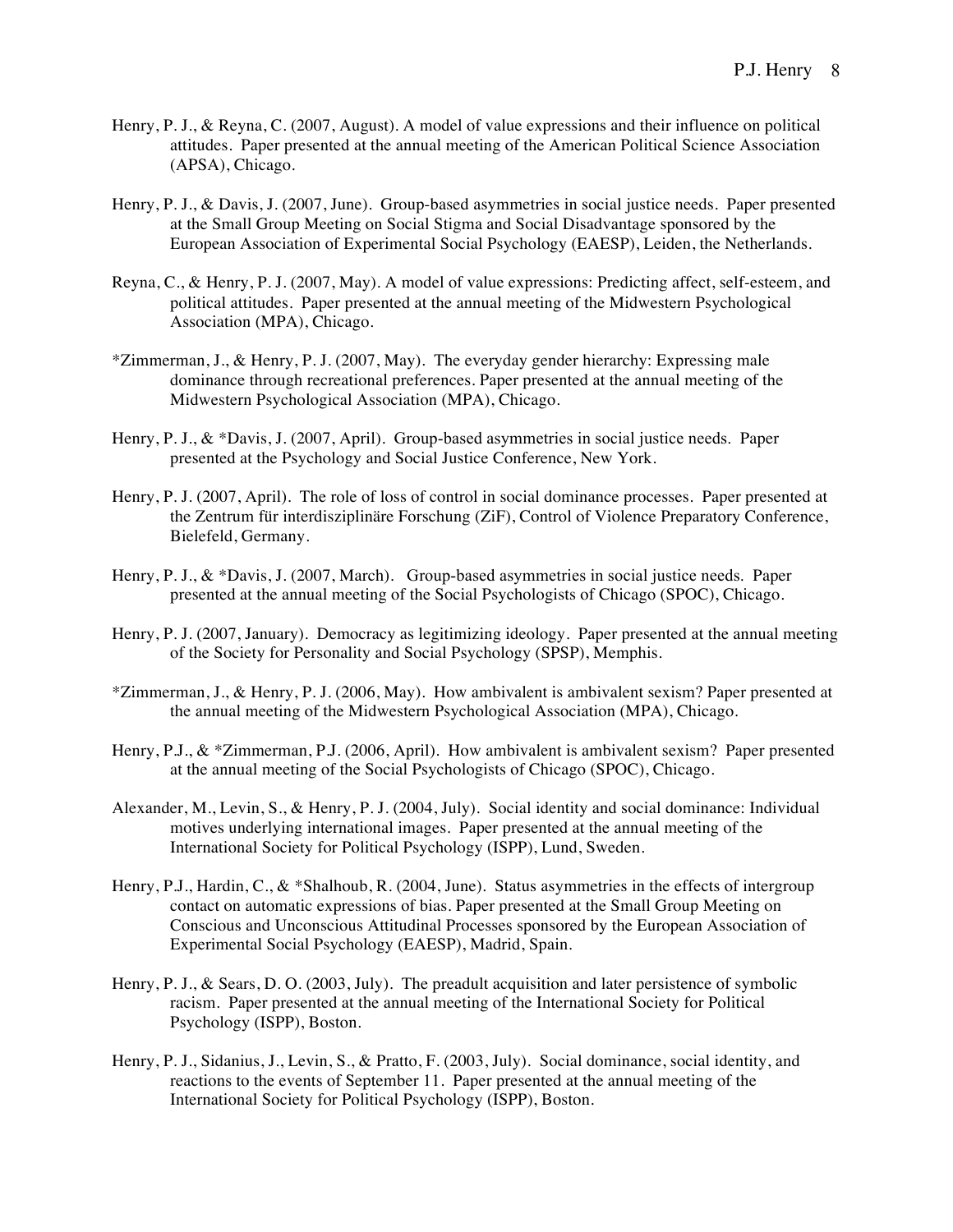- Levin, S., Henry, P. J., Pratto, F., & Sidanius, J. (2003, July). Social dominance and social identity in Lebanon after September 11, 2001. Paper presented at the annual meeting of the International Society for Political Psychology (ISPP), Boston.
- Sidanius, J., Henry, P. J., Pratto, F., & Levin, S. (2003, July). Arab attributions for the 9/11 attack on America. Paper presented at the annual meeting of the International Society for Political Psychology (ISPP), Boston.
- Sears, D. O., Henry, P. J., & Tarman, C. (2003, February). Over thirty years later: A contemporary look at symbolic racism and its critics. Paper presented at the Attitudes Preconference of the Society for Personality and Social Psychology (SPSP), Los Angeles.
- Henry, P. J. (2002, October). Support for terrorism in the Middle East. Paper presented at the annual meeting of the Society for Experimental Social Psychology (SESP), Columbus, Ohio.
- Sears, D. O., Henry, P. J., Fu, M. Y., & Bui, K. (2001, July). The origins and persistence of ethnic identity among contemporary American university students. Paper presented at the annual meeting of the International Society for Political Psychology (ISPP), Cuernavaca, Mexico.
- Henry, P. J., & Sears, D. O. (2000, July). The origins of symbolic racism: The blend of racial affect and individualism is more than the sum of its parts. Paper presented at the annual meeting of the International Society for Political Psychology (ISPP), Seattle.
- Sears, D. O., & Henry, P. J. (2000, July). The theory of symbolic racism after thirty years: A current appraisal. Paper presented at the annual meeting of the International Society for Political Psychology (ISPP), Seattle.
- Henry, P. J., & Sears, D. O. (2000, June). The politicization of ethnic identity in a multicultural college environment. Paper presented at the annual meeting of the Society for the Psychological Study of Social Issues (SPSSI), Minneapolis.
- Henry, P. J., & Weiner, B. (1999, August). Hate welfare but help the poor: The paradox of reactions to the destitute in America. Paper presented at the annual meeting of the American Psychological Association (APA), Boston.
- Henry, P. J., & Sears, D. O. (1999, August). Ethnic identity and contemporary campus diversity. Paper presented at the Society for the Psychological Study of Social Issues (SPSSI) Conference on Immigrants and Immigration, Toronto.
- Henry, P. J., & Sears, D. O. (1998, July). Ethnic identity within a diverse campus environment. Paper presented at the annual meeting of the International Society for Political Psychology (ISPP), Montréal.
- Henry, P. J., & Sears, D. O. (1998, June). Ethnic identity within a diverse campus environment. Paper presented at the annual meeting of the Society for the Psychological Study of Social Issues (SPSSI), Ann Arbor.
- Sears, D.O, Henry, P.J., & Kosterman, R. (1997, November). Egalitarian values and the origins of contemporary American racism. Paper presented at the UCLA Conference on Racism, Ideology, and Politics, Los Angeles.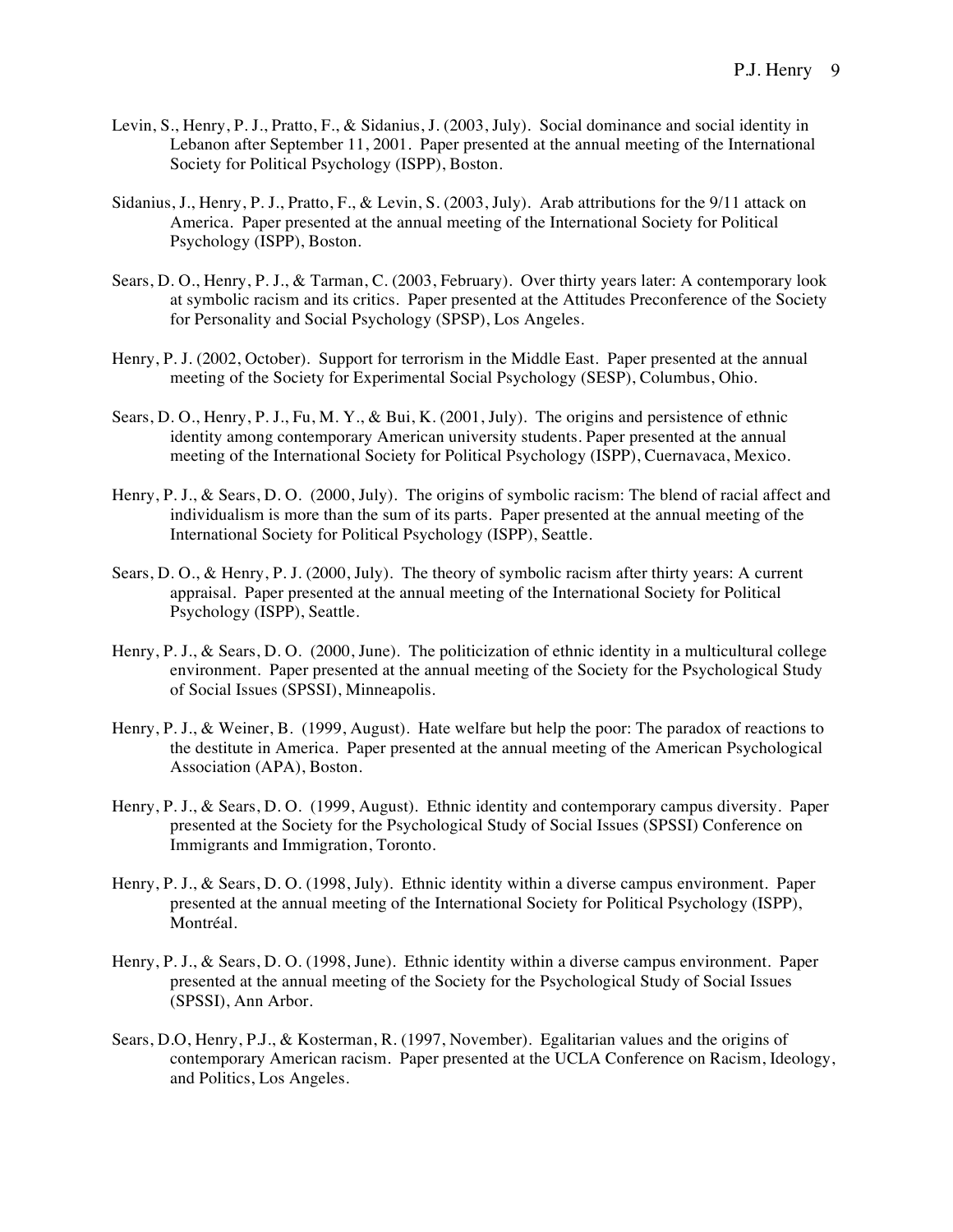## *C ONFERENCE P OSTER S AND I NFORMAL P APERS*

\*Brandt, M. J., & Henry, P. J. (2012, January). Gender inequality and gender differences in authoritarianism across 55 societies. Poster to be presented at the annual meeting of the Society for Personality and Social Psychology (SPSP), San Diego.

```
o Winner, SPSP 2012 Student Poster Award (to first author)
```
- Henry, P. J., & \*Brandt, M. J. (2011, July). Societal gender inequality as a predictor of gender differences in authoritarianism endorsement. Poster presented at the  $16<sup>th</sup>$  General Meeting of the European Association of Social Psychology (EASP), Stockholm, Sweden.
- \*Butler, S. & Henry, P.J. (2010, January). What's in a name?: Cultural understanding of reactions to insults as explained by the theory of low-status compensation. Poster presented at the annual meeting of the Society for Personality and Social Psychology, Las Vegas.
- \*Butler, S. & Henry, P.J. (2009, February). You can't call me that: Reactions to insults as explained by the theory of Low Status Compensation. Poster presented at the annual meeting of the Society for Personality and Social Psychology, Tampa, FL.
- \*Davis, J., & Henry, P. J. (2009, February). Low status compensation theory and the justice preference scale. Poster presented at the annual meeting of the Society for Personality and Social Psychology, Tampa, FL.
- Henry, P. J. (2008, April). Social dominance and support for violence in global conflicts. Poster presented at the Network Meeting of the Alexander von Humboldt Foundation, Berlin, Germany.
- \*Davis, J., & Henry, P. J. (2008, February). The culture of the lab: Influences of the college setting on social psychology's view of the nature of prejudice. Poster presented at the annual meeting of the Society for Personality and Social Psychology, Albuquerque, NM.
- Henry, P. J. (2006, October). Democracy as a legitimizing ideology. Informal paper presented at the annual meeting of the Society for Experimental Social Psychology (SESP), Philadelphia, PA.
- Henry, P. J.,  $\&$  \*Saul, A. (2006, January). The development of system justification in the developing world. Poster presented at the annual meeting of the Society for Personality and Social Psychology, Palm Springs, CA.
- Reyna, C., & Henry, P. J. (2006, January). Value judgments: The impact of perceived value violations on political attitudes. Poster presented at the annual meeting of the Society for Personality and Social Psychology, Palm Springs, CA.
- Reyna, C., \*Tucker, A., \*Korfmacher, W., & Henry, P. (2005, May). Searching for common ground between supporters and opponents of affirmative action. Poster presented at the annual meeting of the American Psychological Society, Los Angeles, CA.
- Henry, P.J., & Weiner, B. (1998, May). The role of values in attitudes toward welfare. Poster presented at the annual meeting of the American Psychological Society, Washington, DC.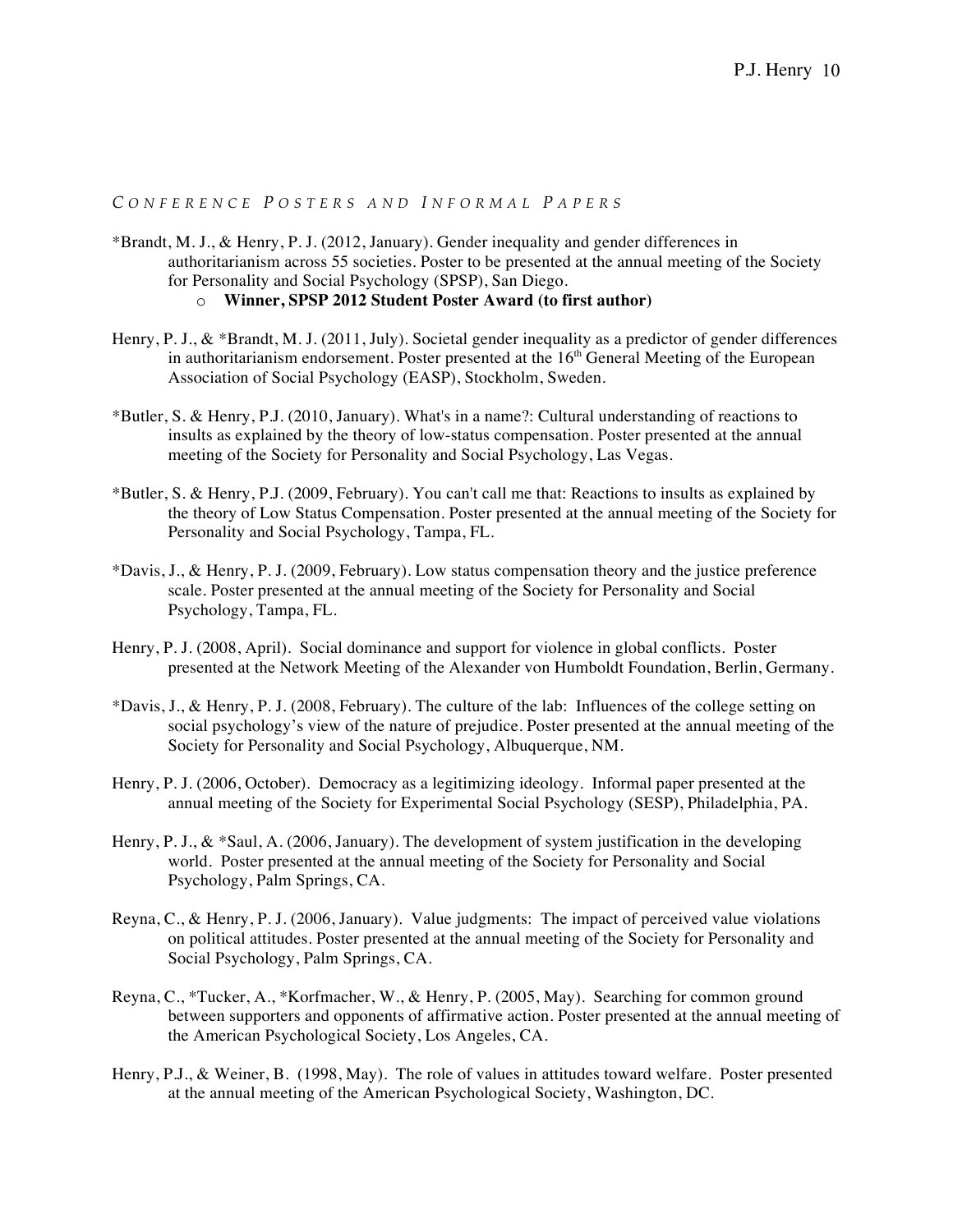Henry, P.J., & Hardin, C.D. (1997, May). Suppression increases stereotype accessibility but not seating distance from Blacks and Southerners. Poster presented at the annual meeting of the American Psychological Society, Washington, DC.

### **P ROFESSIONAL E XPERIENCE**

## *A D H OC R EVIEWER : G RANTS ( P AST 5 YEARS ONLY )*

- *National Science Foundation*
- *Israeli Science Foundation*
- *Time-Sharing Experiments for the Social Sciences (TESS)*

#### *A D H OC R EVIEWER : J OURNALS ( P AST 5 YEARS ONLY )*

- *American Journal of Political Science*
- *American Political Science Review*
- *Analyses of Social Issues and Public Policy*
- *Basic and Applied Social Psychology*
- *British Journal of Social Psychology*
- *Cognition and Emotion*
- *Cross-Cultural Research*
- *European Journal of Social Psychology*
- *Group Processes and Intergroup Relations*
- *Human Relations*
- *International Sociology*
- *Journal of Applied Social Psychology*
- *Journal of Community and Applied Social Psychology*
- *Journal of Experimental Social Psychology*
- *Journal of Individual Differences*
- *Journal of Personality and Social Psychology*

## *P ROFESSIONAL M EMBERSHIPS*

American Psychological Society (APS) International Society of Political Psychology (ISPP) Society for Personality and Social Psychology (SPSP)

- *Motivation and Emotion*
- *Personality and Individual Differences*
- *Personality and Social Psychology Bulletin*
- *Political Behavior*
- *Political Psychology*
- *Psychological Science*
- *Self and Identity*
- *Sex Roles*
- *Social Cognition*
- *Social Justice Research*
- *Social Problems*
- *Social and Personality Psychology Compass*
- *Social Psychological and Personality Science*
- *Social Science Quarterly*
- *Social Science Research*
- *Swiss Journal of Psychology*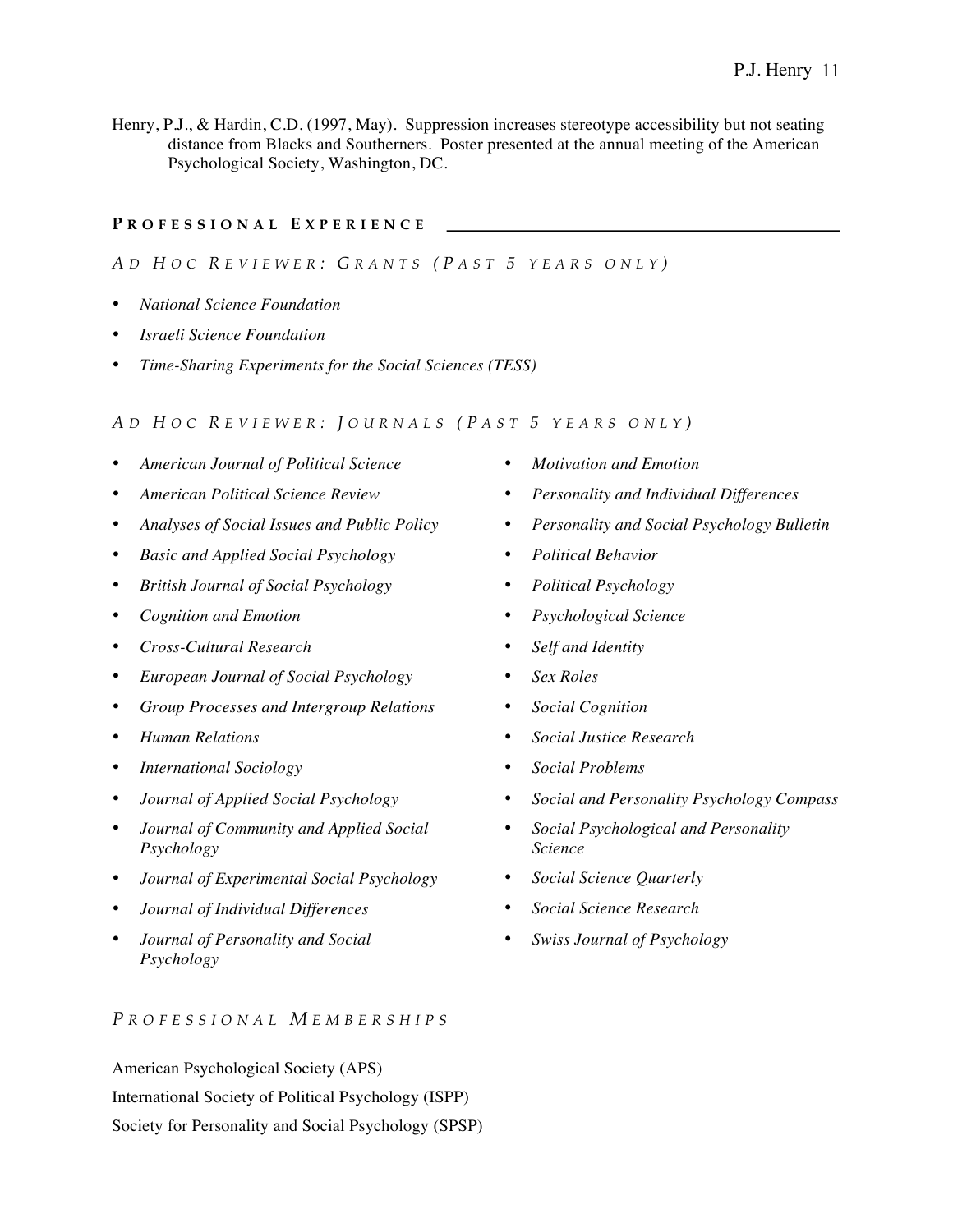Society for the Psychological Study of Social Issues (SPSSI) Society of Experimental Social Psychology (SESP)

### **F ELLOWSHIPS AND A WARDS**

Alexander von Humboldt Fellowship, University of Bielefeld, 2008.

Zentrum für Interdisziplinäre Forschung Fellow, University of Bielefeld, 2007-2008.

Selected participant, Summer Workshop on Teaching About Terrorism (SWOTT), University of Oklahoma, July 2007

Nomination for Excellence in Teaching Award, DePaul University, College of Liberal Arts and Sciences, 2007

Membership in the Society for Experimental Social Psychology (SESP), 2006

Nomination for Dissertation of the Year Award, Department of Psychology, UCLA, 2001

University Fellowship, University of California, Los Angeles, 1994-1995

Phi Beta Kappa, 1991

Complete tuition music scholarship to University of Wisconsin, 1989-1993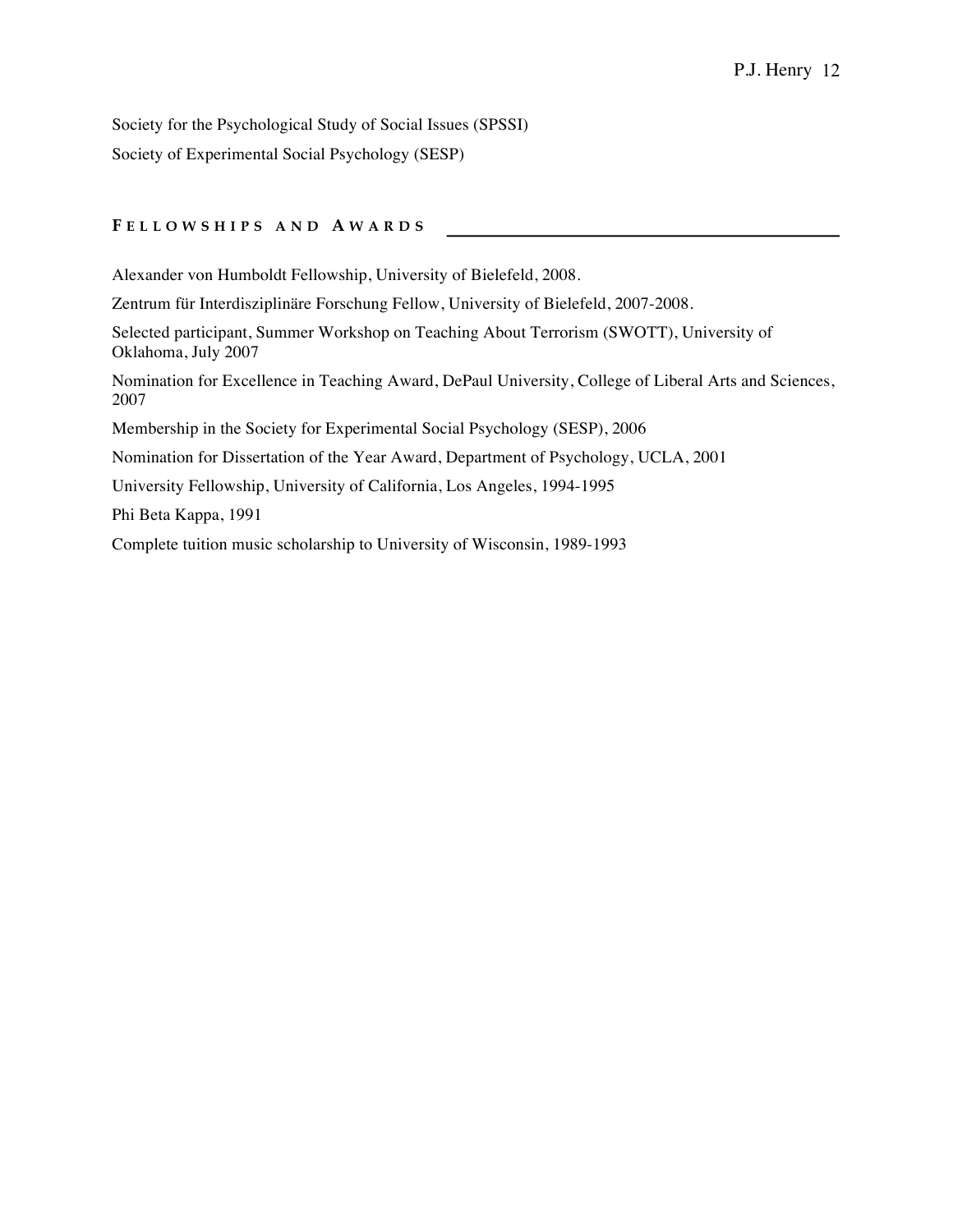## **T EACHING**

## *S UMMER S CHOOL T EACHING*

Visiting Professor, Summer School Workshop for the Graduate School "Group Focused Enmity" University of Bielefeld and the University of Marburg Bad Laasphe, Germany September, 2007

### *C OURSES CURRENTLY TEA CHING*

Prejudice Introduction to Psychology Social Psychology

## *C OURSES P REVIOUSLY T AUGHT*

Graduate Statistics I (DePaul University, American University of Beirut)

Graduate Social Psychology (DePaul University)

Undergraduate Social Psychology (DePaul University, American University of Beirut)

Undergraduate Introduction to Psychology (DePaul University)

Undergraduate Mathematical and Technological Literacy (DePaul University)

Undergraduate Research Methods (American University of Beirut)

Undergraduate Seminar in Prejudice and Intergroup Conflict (American University of Beirut)

### *T HESIS COMMITTEES*

Master's Thesis Committees:

- Mary Margaret Montgomery (chair) in progress
- Andrea Briggs successfully defended  $7/15/08$
- Jessica Hudson successfully defended 2/25/08
- Megha Tailor successfully defended 7/14/08

### Dissertation Committees:

- Jim Davis (chair) in progress
- Anna Huynh successfully defended  $10/21/08$
- Brian Patterson successfully defended  $11/20/07$